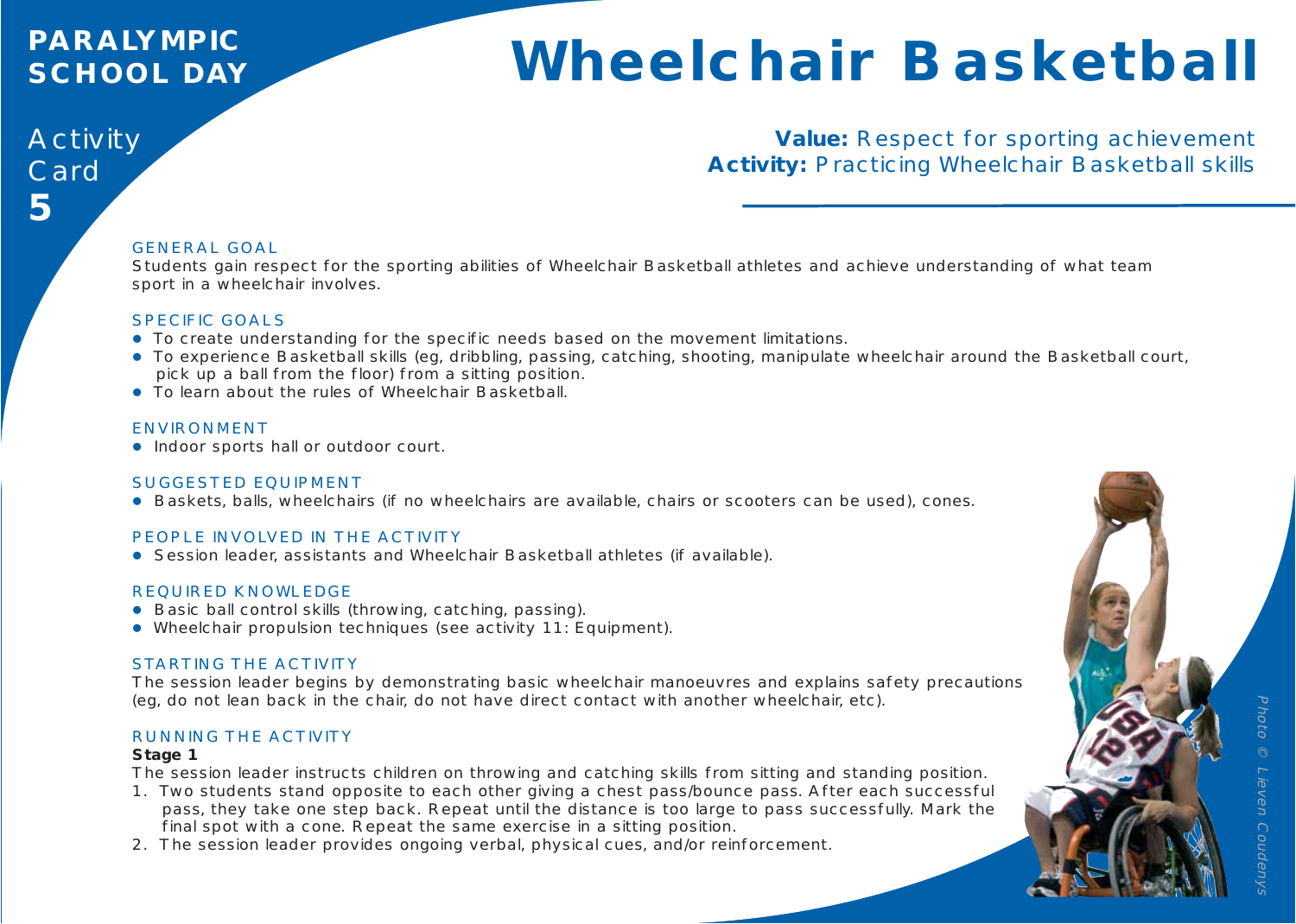







#### **Stage 2**

The session leader instructs children on offence/defense skills from sitting and standing position.

- 1. One student tries to prevent the other from moving to the other side of the court without physical contact. After a certain time, they change roles.
- 2. The same exercise is repeated using wheelchairs/scooters.
- 3. See reflection.

#### **Stage 3**

- 1. Dribbling on place while sitting/standing.
- 2. Dribbling while moving in a straight line sitting/standing.
- 3. Dribbling between cones in a zigzag path sitting/standing.
- 4. See reflection.

#### **Stage 4**

The session leader instructs students on shooting skills while sitting/standing.

- 1. Each child can take a number of shots to a hoop/basket, placed at a certain distance in sitting/standing position.
- 2. They compare the number of successful shots performed.
- 3. See reflection.

NB. Each time there is a reflection on the differences that children experienced when using the different positions.

#### **Game play**

After the students have practiced the skills and experienced the differences, they can follow up with a regulation (or modified adapted rules e.g., three-on-three) Wheelchair Basketball game. First it is necessary to describe basic rules of the game (e.g., travelling, fouls).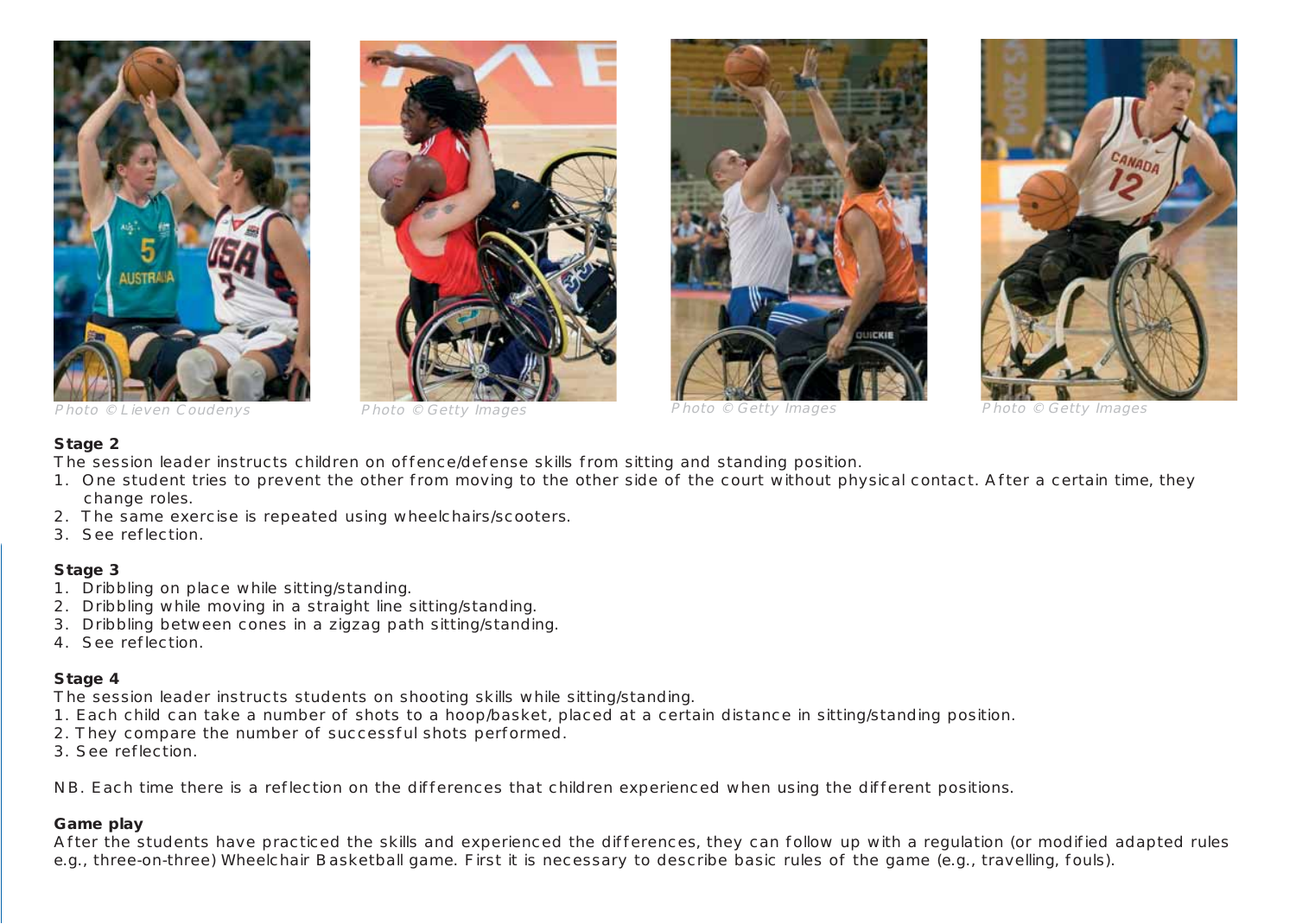



Photo © Lieven Coudenys Photo © Jonas Ekströmer Photo © Lieven Coudenys Photo © Jonas Ekströmer

#### GUIDELINES FOR ADAPTATION TO YOUNGER PARTICIPANTS

- Use various size balls (size, weight, texture, colours).
- Use lower baskets (eg, large garbage can, hoola hoops tied to basket).

#### GUIDELINES FOR ADAPTATION TO OLDER PARTICIPANTS

- Allow more time for a regulation (modified) game of Wheelchair Basketball.
- Introduce the concept of functional classification (see relevant fact sheets).
- Ask the students to prepare adaptations for inclusive Basketball.

#### REFLECTION

After each stage of the activity, the session leader should reflect on the differences between Basketball from seated and standing position. The aim for the students is to understand that performing Basketball in a sitting position is totally different. Basic skills become much more complicated when you are required to perform them sitting down. Moreover, they gain appreciation for the athletic achievement of Wheelchair Basketball players. Video fragments are shown to demonstrate their skills (provided on the PSD DVD).

#### Sample Questions

- How did you feel playing Basketball while seated? What was most difficult?
- What are the differences between Wheelchair Basketball and standing Basketball?
- Would it be easy to become an elite Wheelchair Basketball player?
- What skills and abilities must one gain to become an elite Wheelchair Basketball player?
- What difficulties might these players face in daily life? How might they overcome those difficulties?